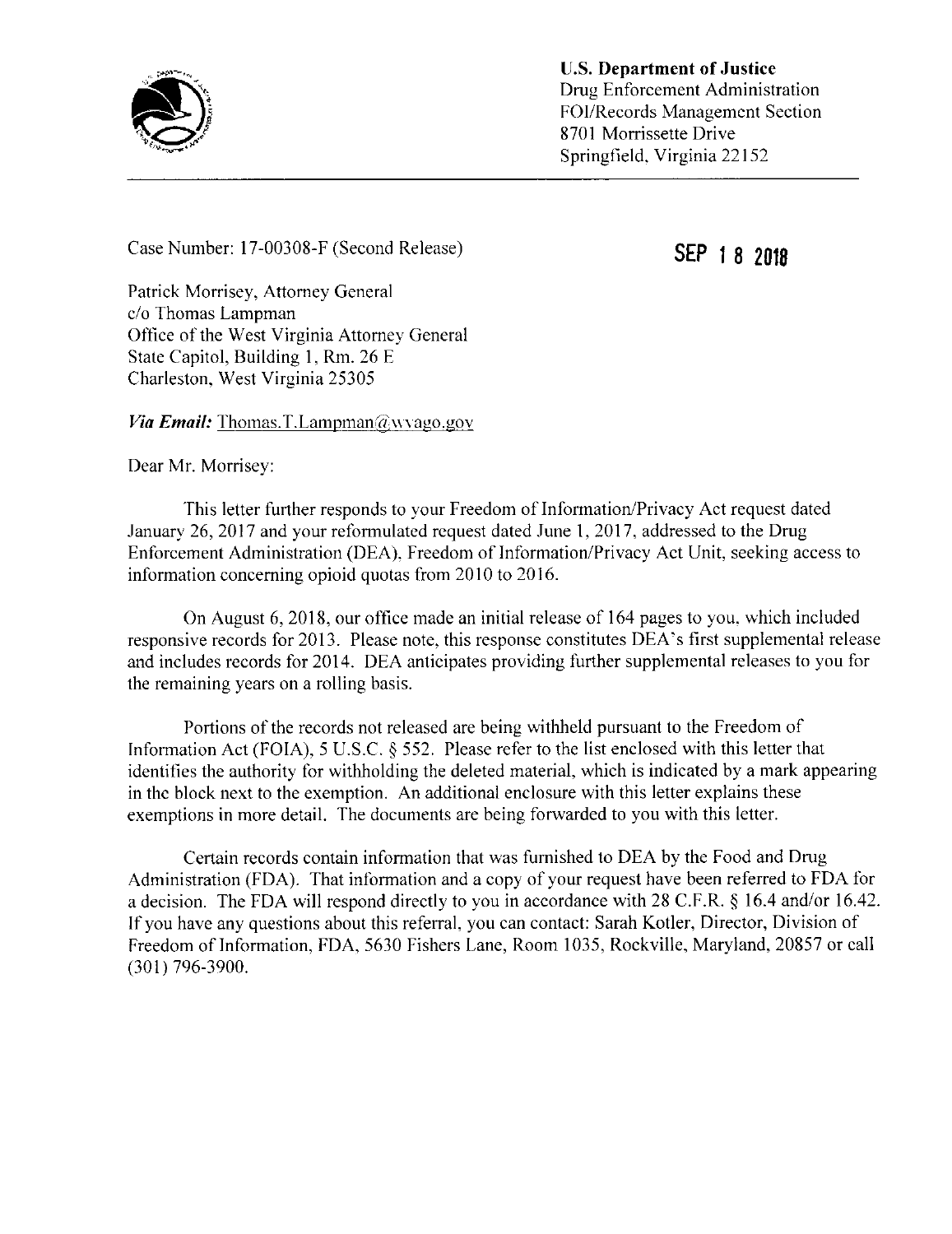The rules and regulations of the DEA applicable to FOIA requests are contained in the Code of Federal Regulations, Title 28, Part 16, as amended. They are published in the Federal Register and are available for inspection by members of the public.

For your information, Congress excluded three discrete categories of law enforcement and national security records from the requirements of the FOIA. See <sup>5</sup> U.S.C. § 552(c). This response is limited to those records that are subject to the requirements of the FOIA. This is <sup>a</sup> standard notification that is given to all our requesters and should not be taken as an indication that excluded records do, or do not, exist.

If you have any questions regarding this letter, you may contact Caitlin Trujillo, Attorney. Administrative Law Section at (202) 598-2730.

Sincerely.

 $ext{henu}$ Myrick

Katherine L. Myrick, Chief Freedom of Information/Privacy Act Unit FOI/Records Management Section

Number of pages withheld:  $0$ Number of pages released: 175

Number of pages referred: 31 (FDA)

## APPLICABLE SECTIONS OF THE FREEDOM OF INFORMATION AND/OR PRIVACY ACT:

| <b>Freedom of Information Act</b><br>5 U.S.C. 552 |                                             |                                                      | <b>Privacy Act</b><br>5 U.S.C. 552a |                                                      |
|---------------------------------------------------|---------------------------------------------|------------------------------------------------------|-------------------------------------|------------------------------------------------------|
| $\lceil \ \rceil$ (b)(1)                          | $\lceil (b)(5) \rceil$                      | $[\ ](b)(7)(C)$                                      | $\lceil (d)(5) \rceil$              | $\left[ \begin{array}{c} (k)(2) \end{array} \right]$ |
| $\lceil (b)(2) \rceil$                            | [X] (b)(6)                                  | $\left[\begin{array}{c}1\end{array}(b)(7)(D)\right]$ | $\lceil \ \rceil$ (j)(2)            | $\lceil \ \rfloor$ (k)(5)                            |
| [   (b)(3)                                        | $\lceil (b)(7)(A) \rceil$ $[X](b)(7)(E)$    |                                                      | [   (k)(1)                          | $\lceil \; \rceil$ (k)(6)                            |
|                                                   | [X] (b)(4) $\qquad [ (b)(7)(B) [ (b)(7)(F)$ |                                                      |                                     |                                                      |

Enclosures